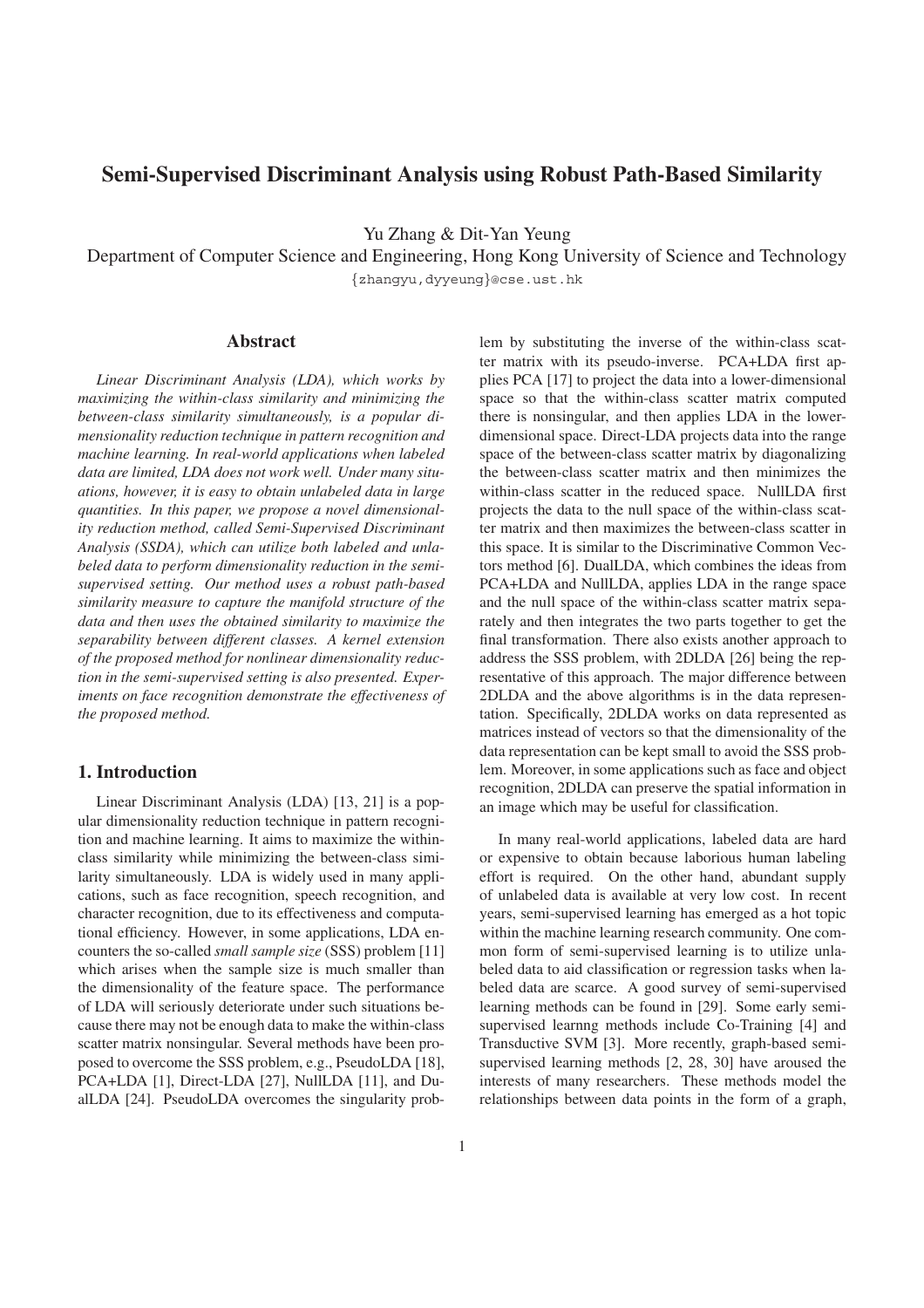in which label information from the labeled data points is propagated to the unlabeled data points through the graph.

This leads us to ask the following question: *Can unlabeled data be utilized to help LDA to alleviate the SSS problem?* In this paper, we propose a novel semisupervised dimensionality reduction algorithm called Semi-Supervised Discriminant Analysis (SSDA). Even though there already exists another semi-supervised LDA algorithm called SDA [5] which exploits the local neighborhood information of data points in performing dimensionality reduction, our SSDA algorithm exploits the global structure of the data and is robust against noise in defining the neighborhood relationships. SSDA first constructs a graph using a robust path-based similarity measure to capture the manifold structure of the data. Unlike some existing graphbased semi-supervised learning methods which make use of the similarity or affinity matrix to define a manifold-based regularization term for an optimization problem formulated under the regularization framework, we propose a new optimality criterion for LDA by exploiting the interplay between labeled and unlabeled data. Like the original LDA algorithm, learning in SSDA also reduces to solving a generalized eigenvalue problem to obtain the projection directions for dimensionality reduction.

The rest of this paper is organized as follows. We first briefly review the traditional LDA algorithm in Section 2. We then present our SSDA algorithm in Section 3. Section 4 reports some experimental results based on two commonly used face databases to demonstrate the effectiveness of our method. Finally, we conclude our paper in the last section.

## **2. Background**

Given a training set of *n* data points,  $D = \{x_1, \ldots, x_n\}$ where  $x_i \in \mathbb{R}^N$   $(i = 1, \ldots, n)$ , LDA tries to find a projection matrix W<sup>∗</sup> that maximizes the ratio of the trace of the between-class scatter matrix  $S_b$  to that of the within-class scatter matrix  $S_w$ :

$$
W^* = \arg\max_{W} \frac{\text{trace}(W^T S_b W)}{\text{trace}(W^T S_w W)}.
$$
 (1)

Let the data set D be partitioned into  $C \geq 2$  disjoint classes  $\Pi_i$   $(i = 1, \ldots, C)$  where class  $\Pi_i$  contains  $n_i$  examples. The scatter matrices  $S_b$  and  $S_w$  are defined as:

$$
S_b = \sum_{k=1}^{C} n_k (\bar{m}_k - \bar{m})(\bar{m}_k - \bar{m})^T
$$
 (2)

$$
S_w = \sum_{k=1}^{C} \sum_{x_i \in \Pi_k} (x_i - \bar{m}_k)(x_i - \bar{m}_k)^T
$$
 (3)

where  $\bar{m} = \frac{1}{n} \sum_{i=1}^{n} x_i$  is the sample mean of the whole data set *D* and  $\bar{m}_k = \frac{1}{n_k} \sum_{x_i \in \Pi_k} x_i$  is the class mean of  $\Pi_k$ .

W<sup>∗</sup> can be computed from the eigenvectors of  $S_w^{-1}S_b$ , where  $S_m^{-1}$  denotes the matrix inverse of  $S_w$  [15]. According to  $[25]$ ,  $W^*$  computed as above may not be optimal with respect to the optimality criterion in Eq. (1), but it is a computationally simple and good approximate solution sufficient for many applications. Thus many applications still use this approach to obtain the solution.

Fukunnaga [15] proved that  $W^*$  can also be computed by the simultaneous diagonalization of  $S_w$  and  $S_b$ . Finally,  $W^*$  satisfies  $W^{*T}S_wW^* = I_t$  and  $W^{*T}S_bW^* =$  $diag\{\lambda_1(S_w^{-1}S_b),\ldots,\lambda_t(S_w^{-1}S_b)\}\$ , where  $\lambda_i(B)$  is the *i*th largest eigenvalue of matrix  $B$ ,  $I_t$  is the identity matrix of size  $t \times t$ , and  $diag\{d_1, \ldots, d_t\}$  is a  $t \times t$  diagonal matrix whose  $(i, i)$  element is  $d_i$ .

# **3. Our Semi-Supervised Discriminant Analysis Algorithm**

#### **3.1. Robust Path-Based Similarity Measure**

We denote a set of  $n$  points in some multidimensional Euclidean space by  $D = \{x_1, \ldots, x_n\}$ . This data set can be represented by an undirected graph  $G = (V, E)$ , with the vertex set  $V = \{1, \ldots, n\}$  corresponding to the data points in D and the edge set  $E \subseteq V \times V$  representing the relationships between data points. Each edge is assigned a weight  $w_{ij}$  which reflects the similarity between points  $x_i$ and  $x_i$ :

$$
w_{ij} = \begin{cases} \exp\left(-\frac{\|x_i - x_j\|^2}{2\sigma^2}\right) & \text{for } i \neq j\\ 0 & \text{for } i = j. \end{cases}
$$
 (4)

The scaling parameter  $\sigma$  controls how fast  $w_{ij}$  decreases with the distance between  $x_i$  and  $x_j$ .

The pairwise similarity  $w_{ij}$  defined above is only determined by the Euclidean distance between  $x_i$  and  $x_j$ . It cannot reveal whether the two points belong to the same class. To capture this information, we exploit the underlying manifold structure of the whole data set based on a robust pathbased similarity measure as described below.

We first define a path-based similarity measure as in our previous work [7, 8]. Let  $\mathcal{P}_{ij}$  denote the set of all paths connecting vertices i and j. For each path  $p \in \mathcal{P}_{ij}$ , the effective similarity  $s_{ij}^p$  is the minimum edge weight along the path. The path-based similarity measure  $s'_{ij}$  is defined as the maximum effective similarity among all paths in  $P_{ij}$ :

$$
s'_{ij} = \max_{p \in \mathcal{P}_{ij}} \left\{ \min_{1 \le h < |p|} w_{p[h]p[h+1]} \right\},\tag{5}
$$

where  $p[h]$  denotes the hth vertex along path p and  $|p|$  denotes the number of vertices in p.

According to [7, 8], this similarity is sensitive to noise and outliers. We proposed a robust estimation approach to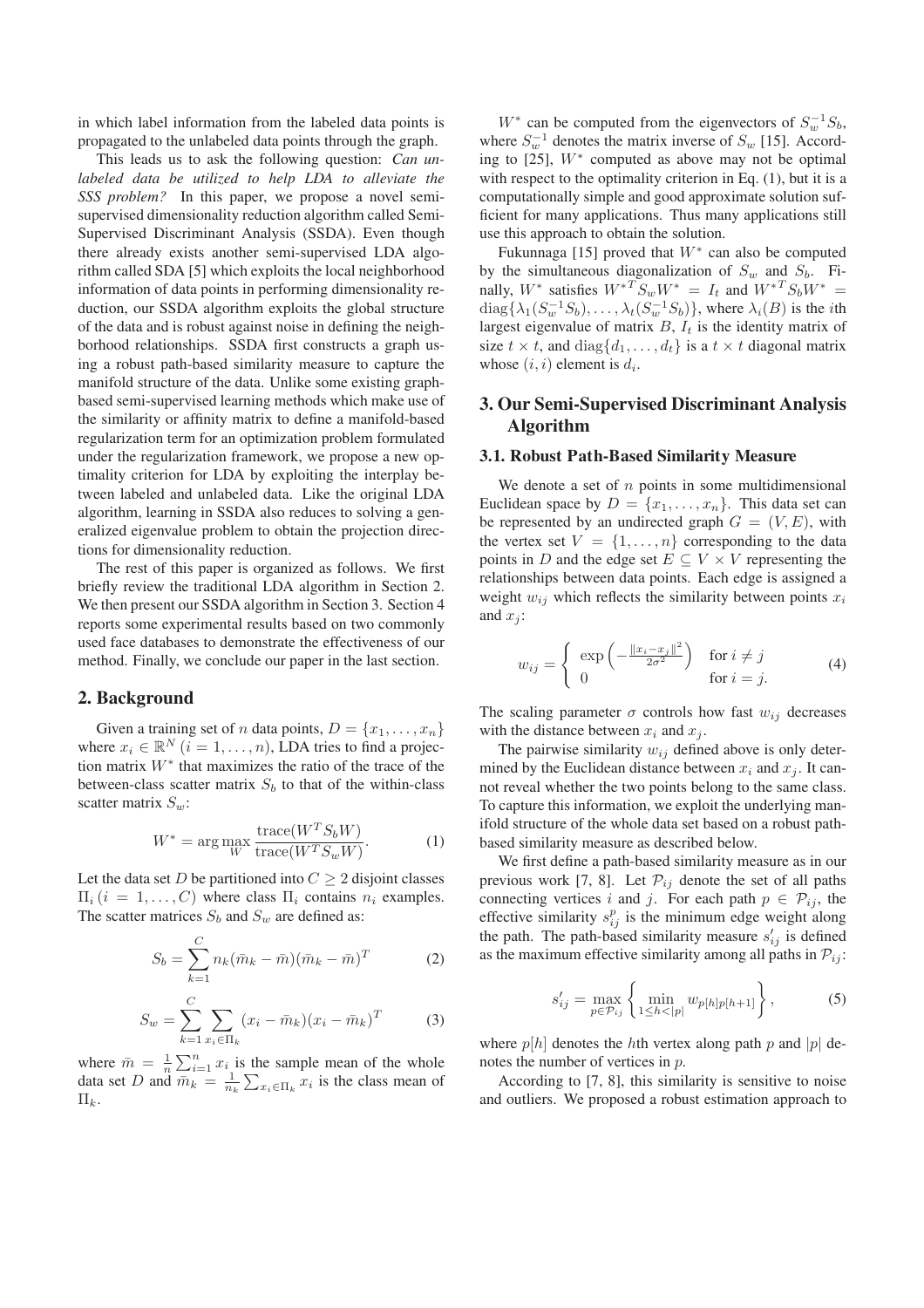compute the weight  $\alpha_i'$  for each point  $x_i$  as:

$$
\alpha_i' = \sum_{x_j \in \mathcal{N}_i} \exp\left(-\frac{\|x_i - x_j\|^2}{2\sigma^2}\right),\,
$$

where  $\mathcal{N}_i$  denotes the neighborhood of  $x_i$ . To make the weights insensitive to  $\sigma$ , normalized weights are computed as  $\alpha_i = \alpha'_i / \max_{x_i \in D} \alpha'_i$ .

Finally, the robust path-based similarity measure is expressed as:

$$
s_{ij} = \max_{p \in \mathcal{P}_{ij}} \left\{ \min_{1 \le h < |p|} \alpha_{p[h]} \alpha_{p[h+1]} w_{p[h]p[h+1]} \right\}.
$$
 (6)

#### **3.2. Objective Function for SSDA**

Suppose we have l labeled examples  $x_1, x_2, \ldots, x_l \in$  $\mathbb{R}^N$  with class labels from C classes  $\Pi_i$   $(i = 1, \ldots, C)$ and m unlabeled examples  $x_{l+1}, x_{l+2}, \ldots, x_{l+m} \in \mathbb{R}^N$ with unknown class memberships. So there are a total of  $n = l + m$  examples and usually  $l \ll m$ . When l is too small compared with the input dimensionality, LDA generally does not perform very well. To remedy this problem, we want to incorporate unlabeled data to improve the performance of LDA. We propose to maximize a new objective function as follows:

$$
\max_{w} \frac{w^T S_b w}{w^T S_w w + J(w)},\tag{7}
$$

where w is an N-dimensional projection vector,  $S_b$  and  $S_w$ are the between-class and within-class scatter matrices as defined in Eqs. (2) and (3), and  $J(w)$  is a regularization term which is learned from both the labeled and unlabeled data.

We first construct the robust path-based similarity matrix  $S$  using Eq. (6) based on the whole data set. In the following, we will describe how to compute  $J(w)$  using S.

First, we divide  $S$  into four blocks:

$$
S = \left(\begin{array}{c|c} S^{ll} & S^{lu} \\ \hline S^{ul} & S^{uu} \end{array}\right),
$$

where  $S^{ll}$  captures the similarity between labeled data points,  $S^{lu}$  and  $S^{ul}$  capture the similarity between labeled and unlabeled data points with  $S^{lu} = (S^{ul})^T$ , and  $S^{uu}$  captures the similarity between unlabeled data points. Because ground-truth label information already exists for the labeled data and the similarity information  $\dot{S}^{ll}$  may not be fully in line with the label information, we choose to discard  $S^{ll}$ .

Since  $S^{lu}$  and  $S^{ul}$  contain the same information, we just need to use one of them, say  $S^{ul}$ . Recall that the optimality criterion of LDA favors having data points from the same class to be close to their class mean. Following this idea, if an unlabeled data point is similar to some labeled data point from the ith class, then we expect the unlabeled data point to be close to the class mean of the ith class. We define the similarity  $Q_{ij}$  between the *i*th unlabeled data point  $x_{l+i}$  and the *j*th class as  $Q_{ij} = \max_{x_t \in \Pi_j} \{ S_{it}^{ul} \}$ , where  $S_{it}^{ul}$  is  $(i, t)$ element of  $S^{ul}$ . That is, if an unlabeled data point  $x_{l+i}$  has higher similarity to some labeled point from the jth class, then  $x_{l+i}$  is more likely to belong to the *j*th class. Let Q denote the similarity matrix between unlabeled data points and class means with  $Q_{ij}$  being its elements. Similar to [16], a Laplacian-style measure is defined as follows:

$$
J_1(w)
$$
  
=  $\sum_{i=1}^{m} \sum_{j=1}^{C} (w^T x_{l+i} - w^T \bar{m}_j)^2 Q_{ij}$   
=  $w^T \left[ \sum_{i=1}^{m} \left( \sum_{j=1}^{C} Q_{ij} \right) x_{l+i} x_{l+i}^T + \sum_{j=1}^{C} \left( \sum_{i=1}^{m} Q_{ij} \right) \bar{m}_j \bar{m}_j^T \right]$   
-2 $\sum_{i=1}^{m} \sum_{j=1}^{C} Q_{ij} x_{l+i} \bar{m}_j^T \right] w$   
=  $w^T (X_u D_1 X_u^T + M D_2 M^T - 2X_u Q M^T) w$   
=  $w^T (X_u D_1 X_u^T + M D_2 M^T - X_u Q M^T - M Q^T X_u^T) w$   
=  $w^T L_1 w,$  (8)

where  $X_u = [x_{l+1}, \ldots, x_{l+m}], \bar{m}_i$  is the class mean of the *i*th class,  $M = [\bar{m}_1, \ldots, \bar{m}_C]$ , and  $D_1$  and  $D_2$  are diagonal matrices whose entries are the row sums and column sums of Q, respectively. The second last step in Eq. (8) is just to make  $L_1$  symmetrical to facilitate subsequent processing.

Next, we discuss how to utilize  $S^{uu}$ . If two points have high similarity, we expect them to be close to each other in the reduced space. Thus, a Laplacian-style measure can be defined as follows:

$$
= \sum_{ij} (w^T x_{l+i} - w^T x_{l+j})^2 S_{ij}^{uu}
$$
  
\n
$$
= 2w^T \left[ \sum_i \left( \sum_j S_{ij}^{uu} \right) x_{l+i} x_{l+i}^T - \sum_{ij} S_{ij}^{uu} x_i x_j^T \right] w
$$
  
\n
$$
= 2w^T X_u (D^{uu} - S^{uu}) X_u^T w
$$
  
\n
$$
= 2w^T X_u L_2 X_u^T w,
$$
 (9)

where  $S_{ii}^{uu}$  is  $(i, j)$  element of  $S^{uu}$ ,  $D^{uu}$  is a diagonal matrix whose entries are the column sums of  $S^{uu}$  and  $L_2 = D^{uu} - S^{uu}$  is the Laplacian matrix [12] of  $S^{uu}$ .

Finally, we combine Eqs. (8) and (9) to get the objective function for the optimization problem of our SSDA algorithm and maximize it with respect to  $w$ :

$$
\max_{w} \frac{w^T S_b w}{w^T (S_w + L_1 + \alpha X_u L_2 X_u^T) w},
$$
\n(10)

where  $\alpha$  is a control parameter.

According to [15], solving this optimization problem is equivalent to solving the following generalized eigenvalue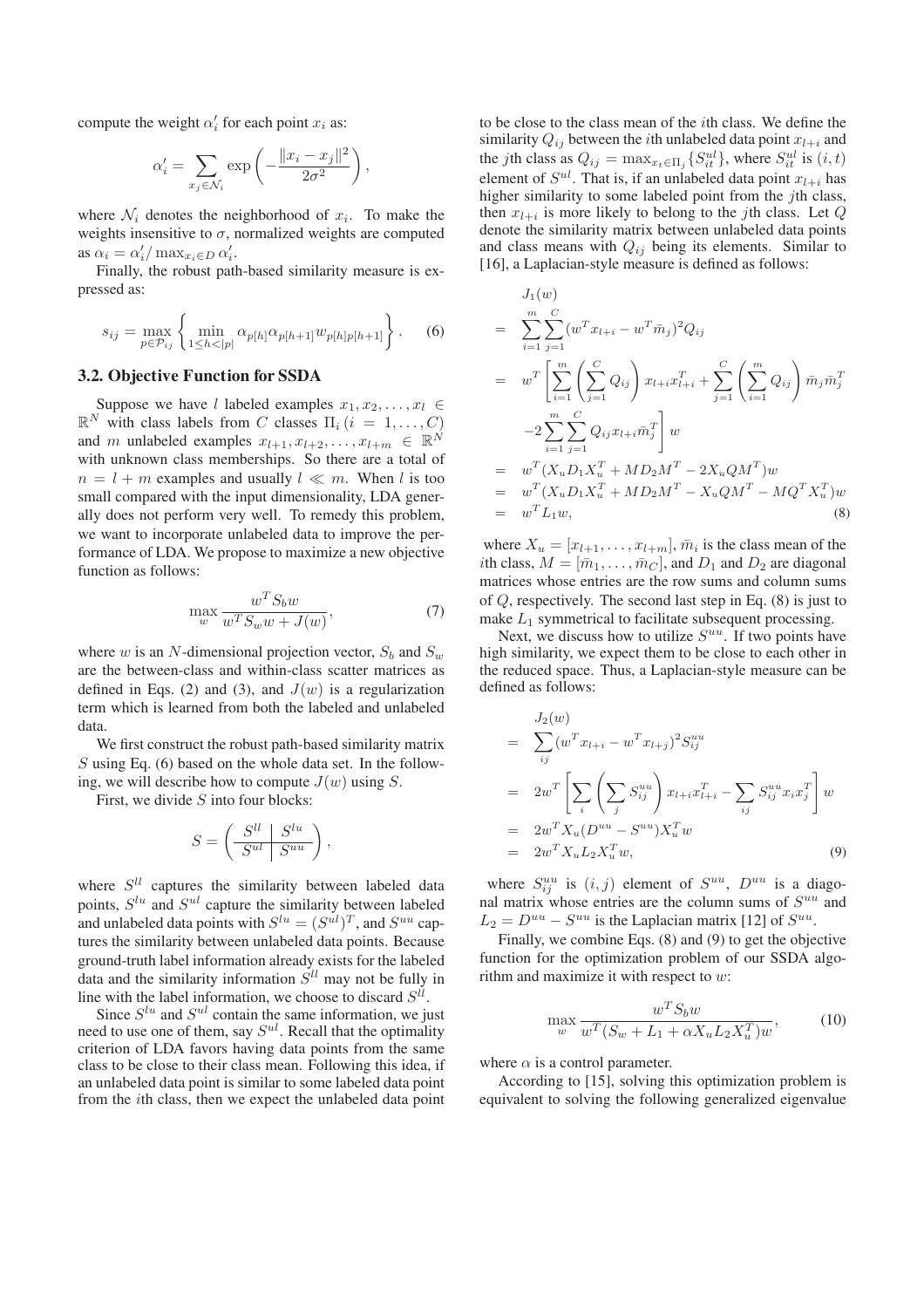problem:

$$
S_b w = \lambda (S_w + L_1 + \alpha X_u L_2 X_u^T) w.
$$
 (11)

When the number of data points is smaller than the dimensionality of the data,  $S_w + L_1 + \alpha X_u L_2 X_u^T$  in Eq. (11) may be singular and hence the eigen-decomposition problem becomes unstable. To avoid this problem, we adopt the idea of Tikhonov regularization as in regularized discriminant analysis [14]. So the generalized eigenvalue problem in Eq. (11) becomes:

$$
S_b w = \lambda (S_w + L_1 + \alpha X_u L_2 X_u^T + \beta I) w, \qquad (12)
$$

where  $\beta > 0$  and I is the identity matrix.

### **3.3. The Algorithm**

The SSDA algorithm can be summarized as follows:

- 1. Construct the robust similarity matrix  $S$  using Eq. (6).
- 2. Construct the scatter matrices  $S_b$  and  $S_w$  defined in Eqs. (2) and (3) using only labeled data.
- 3. Construct the graph Laplacian matrices  $L_1$  and  $L_2$  for the regularization terms using Eqs. (8) and (9).
- 4. Solve the generalized eigenvalue problem in Eq. (12). Since the rank of  $S_b$  is at most  $C - 1$ , we have  $C - 1$ eigenvectors, denoted as  $w_1, \ldots, w_{C-1}$ , corresponding to the nonzero eigenvalues.
- 5. Let  $W = [w_1, w_2, \dots, w_{C-1}]$ . Data points can be embedded into the lower-dimensional space via the following transformation:  $x \rightarrow y = W^T x$ .

#### **3.4. Discussions**

As pointed out in [10], the similarity measure defined in Eq. (5) is a density-sensitive similarity measure. So our method can be regarded as adopting the so-called *cluster assumption* in semi-supervised learning [9, 10], which says that two points are likely to have the same class label if there exists a path connecting them by passing through regions of high density only. Here we interpret the cluster assumption in a somewhat different way. Specifically, if two points are connected by a path in which adjacent vertices have high similarity, then the two points will likely belong to the same class.

SDA [5] is also a semi-supervised discriminant analysis method which makes use of both labeled and unlabeled data. Unlike our method, however, SDA adopts the socalled *manifold assumption* [28], which says that nearby points have similar low-dimensional representations and use neighborhood information to find better embedding. However, in situations where the intra-class variance is larger than the inter-class variance, the neighborhood information may be noisy and the performance of SDA will deteriorate. Our experimental results confirm this speculation. In contrast to SDA, our method exploits the global manifold structure which will not be affected by noisy neighborhood. In general, the manifolds can be nonlinear and elongated in structure. With the help of the path-based similarity measure, we can convert elongated manifolds into compact ones which can help further classification.

## **3.5. Kernel SSDA**

The SSDA algorithm presented above is a linear method. In general, it may fail to handle data with nonlinear manifold structure. In this subsection, we discuss how to extend SSDA to a reproducing kernel Hilbert space (RKHS) which corresponds to a feature space.

We consider the RKHS or feature space  $\mathcal F$  induced by a nonlinear mapping  $\phi : \mathbb{R}^n \to \mathcal{F}$ . For a proper  $\phi$ , the inner product operation  $\langle \cdot, \cdot \rangle$  in  $\mathcal F$  can be defined as some positive semi-definite kernel function  $K(\cdot, \cdot)$  such that  $\langle \phi(x), \phi(y) \rangle = K(x, y)$ . Some popular kernel functions are: Gaussian kernel  $K(x, y) = \exp(-\|x-y\|^2/\sigma^2)$ ; polynomial kernel  $K(x, y) = (1 + x<sup>T</sup> y)<sup>d</sup>$ .

Suppose  $\phi(\bar{m})=0$ , where  $\bar{m}$  is the sample mean of the labeled data; otherwise, we can apply a centering transform to make  $\phi(\bar{m})=0$ . Let  $\Phi_l = [\phi(x_1),\ldots,\phi(x_l)]$  be the labeled data matrix in  $\mathcal{F}, \Phi_u = [\phi(x_{l+1}), \dots, \phi(x_n)]$ be the unlabeled data matrix in  $\mathcal{F}, \Phi = [\Phi_l, \Phi_u] =$  $[\phi(x_1),\ldots,\phi(x_n)]$  be the total data matrix in F, and  $\Psi =$  $[\phi(\bar{m}_1),\ldots,\phi(\bar{m}_C)]$  be the class mean matrix in  $\mathcal{F}$ . The between-class scatter matrix  $S_b^{\phi}$  in  $\mathcal F$  can be calculated as  $S_b^{\phi} = \Psi D \Psi^T$ , where D is a diagonal matrix whose  $(i, i)$ element is  $n_i$ . The within-class scatter matrix  $S_w^{\phi}$  in  $\mathcal{F}$  is defined as  $S_{w}^{\phi} = S_{t}^{\phi} - S_{b}^{\phi} = \Phi_{l} \Phi_{l}^{T} - \Psi D \Psi^{T}$ , where  $S_{t}^{\phi}$  is the total scatter matrix on labeled data in  $F$ .

The first regularization term  $J_1^{\phi}$  can be formulated as

$$
J_1^{\phi} = \Phi_u D_1 \Phi_u^T + \Psi D_2 \Psi^T - \Phi_u Q \Psi^T - \Psi Q^T \Phi_u^T.
$$

So the problem in Eq. (11) in  $\mathcal F$  can be written as follows:

$$
\Psi D \Psi^T v = \lambda (\Phi_l \Phi_l^T - \Psi D \Psi^T + J_1^{\phi} + \alpha \Phi_u L_2 \Phi_u^T) v. \tag{13}
$$

From the analysis of [20], the eigenvector of Eq. (13) is a linear combination of  $\phi(x_1), \ldots, \phi(x_n)$ . Thus there exist coefficients  $\gamma_i$ ,  $i = 1, ..., n$  such that  $v = \sum_{i=1}^n \gamma_i \Phi(x_i) =$  $\Phi$ *a*, where  $a = (\gamma_1, \ldots, \gamma_n)^T$ .

With some algebraic calculations, we can get

$$
\Psi D \Psi^T v = \lambda (\Phi_l \Phi_l^T - \Psi D \Psi^T + J_1^{\phi} + \alpha \Phi_u L_2 \Phi_u^T) v \n\Rightarrow \Psi D \Psi^T \Phi a = \lambda (\Phi_l \Phi_l^T - \Psi D \Psi^T + J_1^{\phi} + \alpha \Phi_u L_2 \Phi_u^T) \Phi a \n\Rightarrow \Phi^T \Psi D \Psi^T \Phi a = \lambda \Phi^T (\Phi_l \Phi_l^T - \Psi D \Psi^T + J_1^{\phi} \n+ \alpha \Phi_u L_2 \Phi_u^T) \Phi a.
$$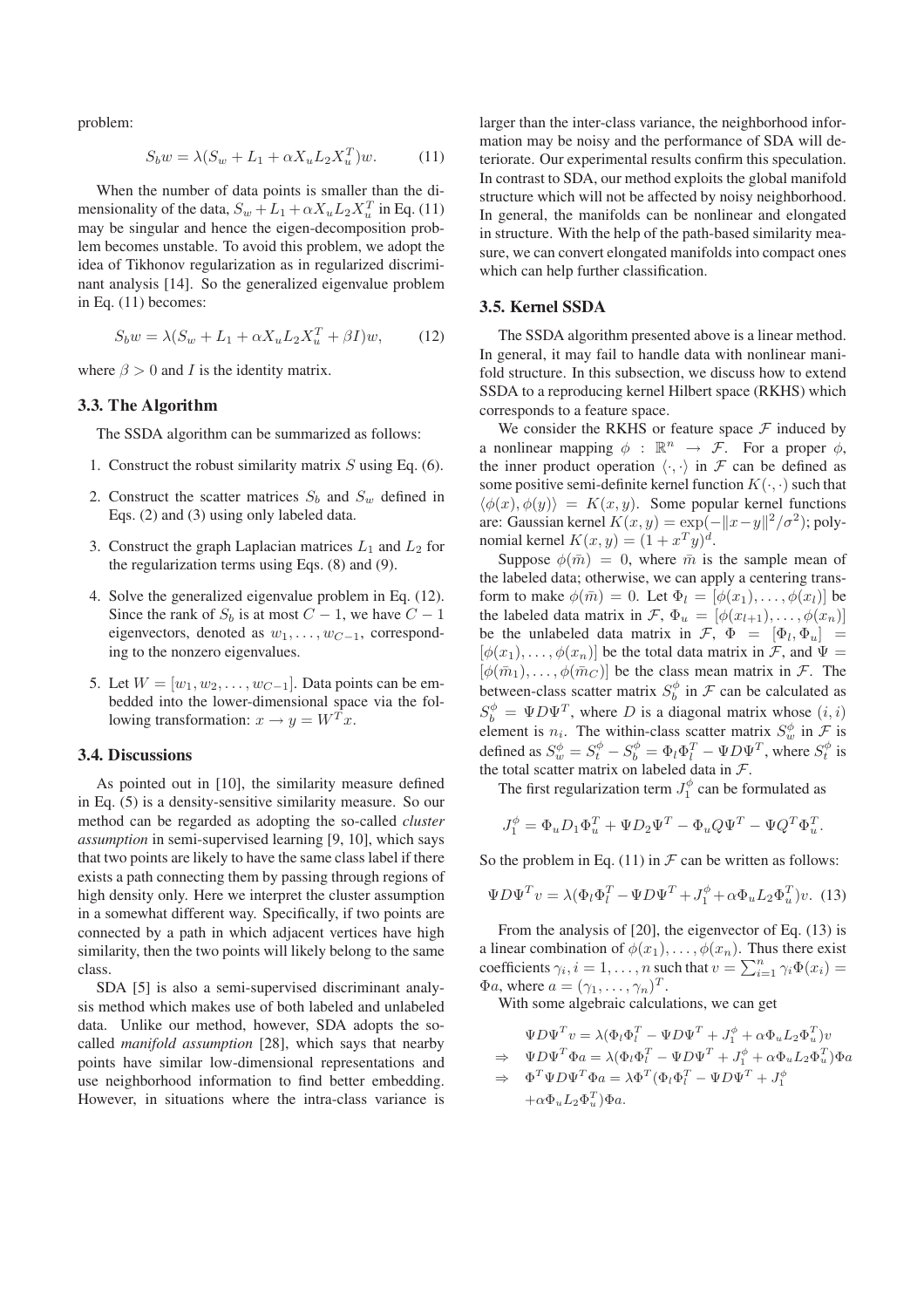

Figure 1. Sample images for one subject in the CMU PIE face database. For each subject, there are about 49 frontal face images taken under different illumination conditions.

Since  $\Phi^T \Psi$ ,  $\Phi^T \Phi_l$ ,  $\Phi^T \Phi_u$ , and  $\Phi^T J_1^{\phi} \Phi$  can be calculated by applying the kernel function  $K$ , the generalized eigenvalue problem can be solved without knowing the explicit form of the mapping  $\phi$ . Let the column vectors  $a_1, \ldots, a_{C-1}$  be the eigenvectors corresponding to the nonzero eigenvalues and  $\Upsilon=[a_1,\ldots,a_{C-1}]$  be the transformation matrix. Then a data point  $x$  can be projected into the lower-dimensional space via the following transformation:  $x \to y = \Upsilon^T \Phi^T \phi(x) = \Upsilon^T \mathcal{K}$ , where  $\mathcal{K} =$  $[K(x_1, x), \ldots, K(x_n, x)]^T$ .

# **4. Experiments**

In this section, we report some experimental results based on two face databases to evaluate the performance of SSDA.

### **4.1. Experimental Setup**

Subspace-based methods have achieved great successes in many face recognition applications [23, 1]. Previous research found that face images usually lie in some lowdimensional subspace within the ambient image space. Two famous methods are Eigenface [23] (based on PCA) and Fisherface [1] (based on LDA). Many variants have also been proposed. These subspace methods use different dimensionality reduction techniques to obtain a lowdimensional subspace and then perform classification in the subspace using some classifier. Unlike previous methods, SDA and our method, SSDA, are semi-supervised subspace methods derived from LDA but use both labeled and unlabeled data for training. In our experiments, we compare SSDA with several subspace methods, including Eigenface, Fisherface, and SDA. After dimensionality reduction has been performed, we use a simple nearest-neighbor classifier to perform classification in the subspace. Moreover, we also compare SSDA with the baseline method which simply uses the nearest-neighbor classifier in the original image space. For Fisherface, we use PCA to preserve 95% variance of the data. The parameter  $\beta$  in Eq. (12) is fixed to 10<sup>-3</sup> for SSDA and so is SDA.

### **4.2. PIE Face Database**

We use the PIE face database [22] for the first set of experiments. The database contains 41,368 face images from 68 individuals. The face images were captured under varying pose, illumination and expression conditions. For our experiments, we choose the frontal pose (C27) with varying lighting and illumination conditions. There are about 49 images for each subject. Before the experiments, we resize each image to a resolution of  $32 \times 32$  pixels. Some sample images are shown in Figure 1.

In the first experiment, 30 images are randomly selected for each person to form the training set and the rest to form the test set. Of the 30 images for each person, one image is randomly selected and labeled while the other 29 images remain unlabeled. We perform 20 random splits and report the average results over the 20 trials. Table 1 reports the recognition rates of different methods evaluated on the unlabeled training data and the test data separately. Because there is only one labeled training example per person, Fisherface cannot work because the within-class scatter matrix is a zero matrix. The baseline method does not consider the manifold structure of data and Eigenface, an unsupervised method, does not utilize the labeled data, and hence both methods get poor results. On the other hand, both SDA and SSDA exploit the manifold structure and the label information and hence get better results. Moreover, SSDA achieves the best results among all methods tested.

Table 1. Recognition error rates (in mean±std-dev) on PIE when there are one labeled and 29 unlabeled examples.

| Method          | Unlabeled error     | Test error          |
|-----------------|---------------------|---------------------|
| <b>Baseline</b> | $0.7523 \pm 0.0146$ | $0.7579 \pm 0.0150$ |
| Eigenface       | $0.7874 + 0.0131$   | $0.7935 \pm 0.0148$ |
| Fisherface      |                     |                     |
| <b>SDA</b>      | $0.6016 + 0.0372$   | $0.6032 \pm 0.0330$ |
| <b>SSDA</b>     | $0.5341 \pm 0.0319$ | $0.5403 \pm 0.0333$ |

In the second experiment, the settings are almost the same as the first one. The only difference is that two images are randomly selected and labeled leaving the other 28 images unlabeled. Table 2 reports the results. It can be seen that SSDA gives better result than Fisherface, implying that unlabeled data can help LDA when there are only very few labeled examples. SSDA again achieves the best result among all methods. To our surprise, SDA is worse than Fisherface. This is because SDA treats the points in the neighborhood as equally important, which can bring some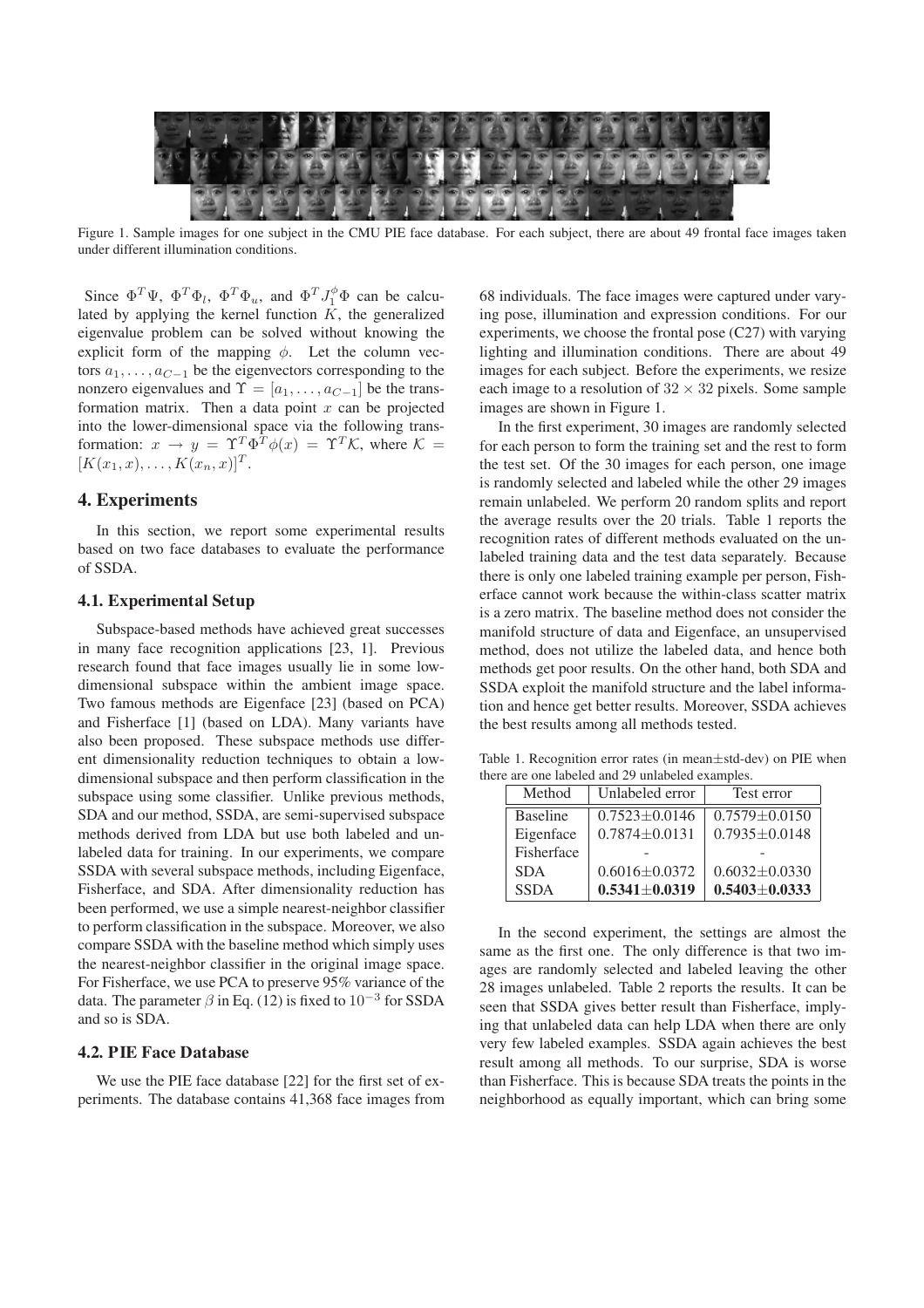

Figure 2. Sample images for one subject in the AR face database. The images in the first and second rows were taken in different sessions.



Figure 3. Recognition error rates of SSDA on the unlabeled training data and the test data of PIE under varying  $\alpha$  values.

noise to deteriorate the performance. Moreover, we also investigate the effect of parameter  $\alpha$  in Eq. (12) on the performance of SSDA. The recognition error rates on the unlabeled training data and the test data are plotted in Figure 3. We can see that when  $\alpha$  varies in the range [0.1, 1.1], the performance of SSDA only changes slightly for both data sets, with the maximum percentage change being 0.46% for the unlabeled training data and 0.77% for the test data. This shows the relative insensitivity of  $\alpha$  and hence it is easy to choose an appropriate value for SSDA to deliver good performance.

Table 2. Recognition error rates (in mean±std-dev) on PIE when there are two labeled and 28 unlabeled examples.

| Method          | Unlabeled error     | Test error          |
|-----------------|---------------------|---------------------|
| <b>Baseline</b> | $0.6155 + 0.0171$   | $0.6278 \pm 0.0150$ |
| Eigenface       | $0.6556 \pm 0.0163$ | $0.6658 + 0.0148$   |
| Fisherface      | $0.3159 + 0.0254$   | $0.3303 + 0.0264$   |
| <b>SDA</b>      | $0.4960 \pm 0.0282$ | $0.5088 \pm 0.0330$ |
| <b>SSDA</b>     | $0.1809 \pm 0.0225$ | $0.1972 \pm 0.0217$ |

#### **4.3. AR Face Database**

We next use the AR face database [19] for the second set of experiments. The database contains over 4,000 color face images from 126 persons, which include 70 men and 56 women. The face images are all frontal view images with different expressions, illuminations and occlusions. There are 26 images for each person taken in two sessions, each having 13 images. In our experiments, 2,600 images of 100 persons (50 men and 50 women) are used. Before the experiments, each image is converted to gray scale and normalized to  $33 \times 24$  pixels. Some typical images are shown in Figure 2.

We conduct four experiments on the AR database. For each subject, we randomly select 13 images for the training set and the rest for the test set. Among the 13 images chosen for the training set, we randomly choose  $p \in \{2, 3, 4, 5\}$ images and label them. The four experiments correspond to different values of  $p$ . For each configuration, we perform 20 random trials and report the average recognition results in Table 3. We can see that SSDA achieves the best results among all methods in all four experiments. To our surprise, SDA is only slightly better than the baseline method and Eigenface but is significantly worse than Fisherface. A possible explanation is that the face images in the AR database have large intra-person (or intra-class) variability due to expression differences and occlusion, so that intra-person variance may be larger than inter-person variance. As a result, nearby points may belong to different classes. Moreover, the face images were taken during two different sessions at different times so that the appearance of the same person may look different, resulting in different distributions of the data points in the two sessions. The neighbors of a data point are more likely to belong to different classes. If data points within the same neighborhood are treated to be from the same class as SDA does, the recognition accuracy may be seriously affected. As in the first set of experiments for the PIE database, we also investigate the effect of parameter  $\alpha$  in Eq. (12) on the performance of SSDA. The recognition error rates on the unlabeled training data and the test data are plotted in Figures 4–7. We can see that when  $\alpha$  varies in the range [0.1, 1.1], the performance of SSDA does not change very much and the maximum percentage changes for the unlabeled training data and the test data are 2.87% and 2.68% when  $p = 2, 2.21\%$  and 1.91% when  $p = 3$ , 1.51% and 1.15% when  $p = 4$ , and 0.93% and 0.72% when  $p = 5$ . So the performance of SSDA is not very sensitive to  $\alpha$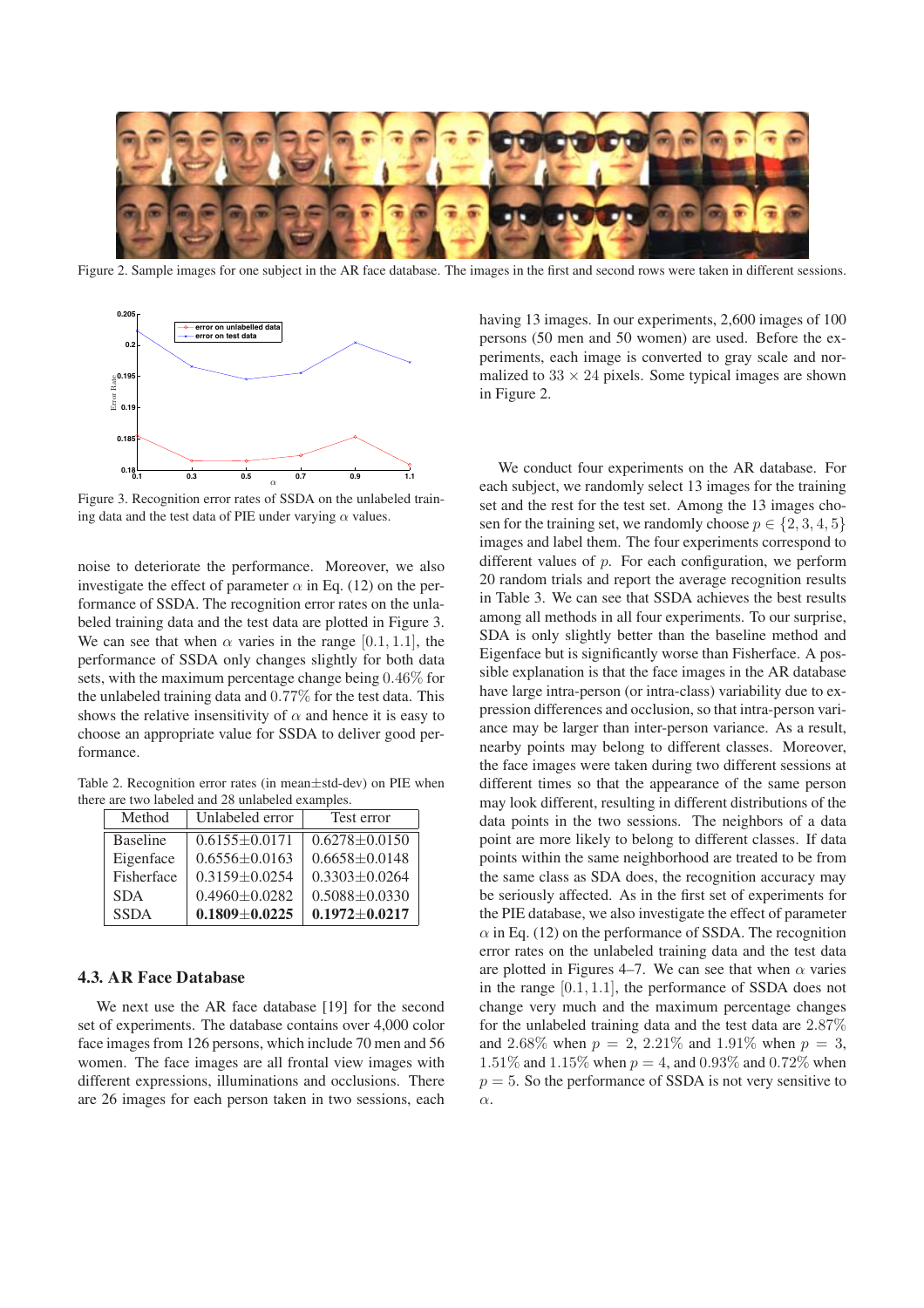Table 3. Recognition error rates (in mean $\pm$ std-dev) on AR for different p values. TOP LEFT:  $p = 2$ ; TOP RIGHT:  $p = 3$ ; BOTTOM LEFT:  $p = 4$ ; BOTTOM RIGHT:  $p = 5$ .

| Method          | Unlabeled error     | Test error          | Method          | Unlabeled error     | Test error          |
|-----------------|---------------------|---------------------|-----------------|---------------------|---------------------|
| <b>Baseline</b> | $0.8565 \pm 0.0119$ | $0.8517 \pm 0.0120$ | <b>Baseline</b> | $0.8110\pm0.0135$   | $0.8080 \pm 0.0144$ |
| Eigenface       | $0.8645 \pm 0.0116$ | $0.8584 \pm 0.0113$ | Eigenface       | $0.8202 \pm 0.0125$ | $0.8155 \pm 0.0122$ |
| Fisherface      | $0.5259 \pm 0.0192$ | $0.5188 \pm 0.0173$ | Fisherface      | $0.4771 \pm 0.0265$ | $0.4704 \pm 0.0229$ |
| <b>SDA</b>      | $0.8158 \pm 0.0094$ | $0.7644 \pm 0.0144$ | <b>SDA</b>      | $0.7778 \pm 0.0136$ | $0.6801 \pm 0.0169$ |
| <b>SSDA</b>     | $0.4268 \pm 0.0385$ | $0.4184 \pm 0.0363$ | <b>SSDA</b>     | $0.2820\pm0.0236$   | $0.2849 \pm 0.0217$ |
|                 |                     |                     |                 |                     |                     |
| Method          | Unlabeled error     | Test error          | Method          | Unlabeled error     | Test error          |
| <b>Baseline</b> | $0.7684 \pm 0.0106$ | $0.7695 \pm 0.0129$ | <b>Baseline</b> | $0.7338 \pm 0.0130$ | $0.7354 \pm 0.0136$ |
| Eigenface       | $0.7768 \pm 0.0105$ | $0.7769 \pm 0.0118$ | Eigenface       | $0.7424 \pm 0.0129$ | $0.7430 \pm 0.0127$ |
| Fisherface      | $0.3021 \pm 0.0134$ | $0.3014 \pm 0.0152$ | Fisherface      | $0.3209 + 0.0188$   | $0.3250 \pm 0.0150$ |
| <b>SDA</b>      | $0.7386 \pm 0.0161$ | $0.6105 \pm 0.0166$ | <b>SDA</b>      | $0.6941 \pm 0.0177$ | $0.5179 \pm 0.0210$ |



Figure 4. Recognition error rates of SSDA on the unlabeled training data and the test data of AR with  $p = 2$  under varying  $\alpha$  values.



Figure 6. Recognition error rates of SSDA on the unlabeled training data and the test data of AR with  $p = 4$  under varying  $\alpha$  values.

# **5. Conclusion**

In this paper, we have proposed a new dimensionality reduction algorithm called Semi-Supervised Discriminant Analysis. It can make use of both labeled and unlabeled data in learning a transformation to achieve dimensionality reduction. The similarity between data points is represented by a robust path-based similarity measure so that the global manifold structure of the data can be captured well



Figure 5. Recognition error rates of SSDA on the unlabeled training data and the test data of AR with  $p = 3$  under varying  $\alpha$  values.



Figure 7. Recognition error rates of SSDA on the unlabeled training data and the test data of AR with  $p = 5$  under varying  $\alpha$  values.

with high robustness. The global manifold structure plays a crucial role in maximizing the discrimination ability of LDA when labeled training data are very limited. Experiments performed on two commonly used face databases show very promising results when compared with other related methods. In our future research, we will generalize our method to other dimensionality reduction techniques.